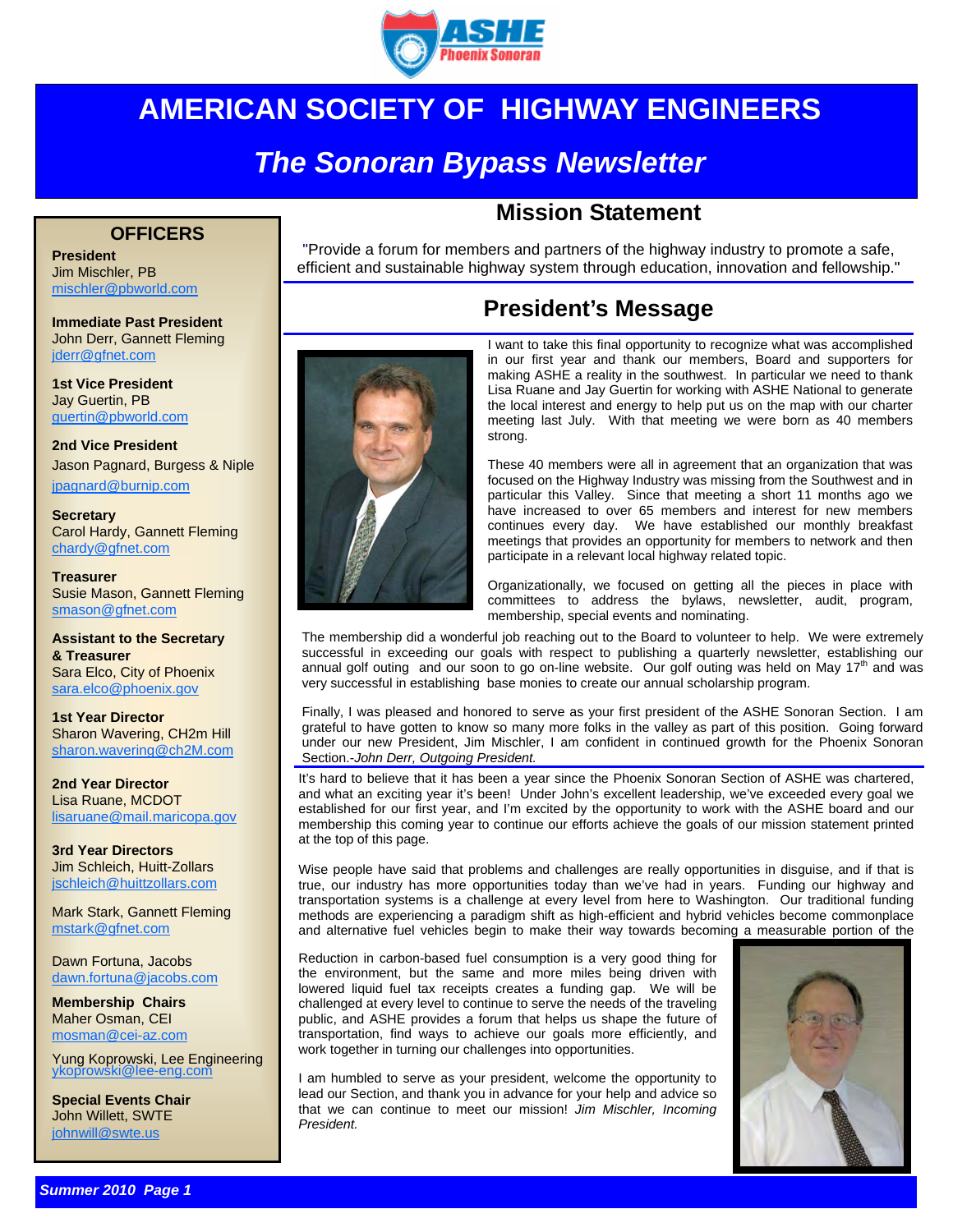## **Calendar of Events**

### **Event This Month**

#### June Breakfast Meeting

Tuesday, June 8, 2010

- 7:30-8:00 AM Registration and Breakfast
- 8:00 AM Presentation:

Larry Langer, ADOT

\$20 for ASHE members \$25 for Non-Members and Walk-Ins Location: Hilton Garden Inn, Phoenix Airport North, 3838 East Van Buren, Phoenix

**If you would like to help with upcoming events or have a program topic…….** 

Please contact:

Jim Mischler 480-921-6882 mischler@pbworld.com or

Jay Guertin 602-549-7079 guertin@pbworld.com

| <b>Upcoming Events</b> |                                                                                                |                                                      |
|------------------------|------------------------------------------------------------------------------------------------|------------------------------------------------------|
| <b>DATE</b>            | <b>EVENT and LOCATION</b>                                                                      | <b>SPEAKERS and TOPIC</b>                            |
| June 8, 2010           | June Breakfast Meeting<br>Hilton Garden Inn, Phoenix Airport North<br>3838 East Van Buren      | Larry Langer, ADOT<br>Urban Freeway Program Update   |
| <b>July 2010</b>       | <b>Summer Break</b>                                                                            |                                                      |
| August 2010            | TBD                                                                                            | <b>Membership Appreciation Event</b>                 |
| Sept 14, 2010          | September Breakfast Meeting<br>Hilton Garden Inn, Phoenix Airport North<br>3838 East Van Buren | <b>Floyd Roehrich, ADOT</b><br><b>State Engineer</b> |



**National Conference** Sponsors: p. 8-10 Cincinnati, Ohio; June 9-13, 2010 For more information: http://www.ashe2010.org/

**E-Mail**

To receive ASHE updates via e-mail, please contact Carol Hardy. 602-553-8817, Ext. 8262 chardy@gfnet.com

Calendar of Events: p. 2 Spring Events: p. 3-4 Membership Update: p. 5 Feature Project Article: p. 6-7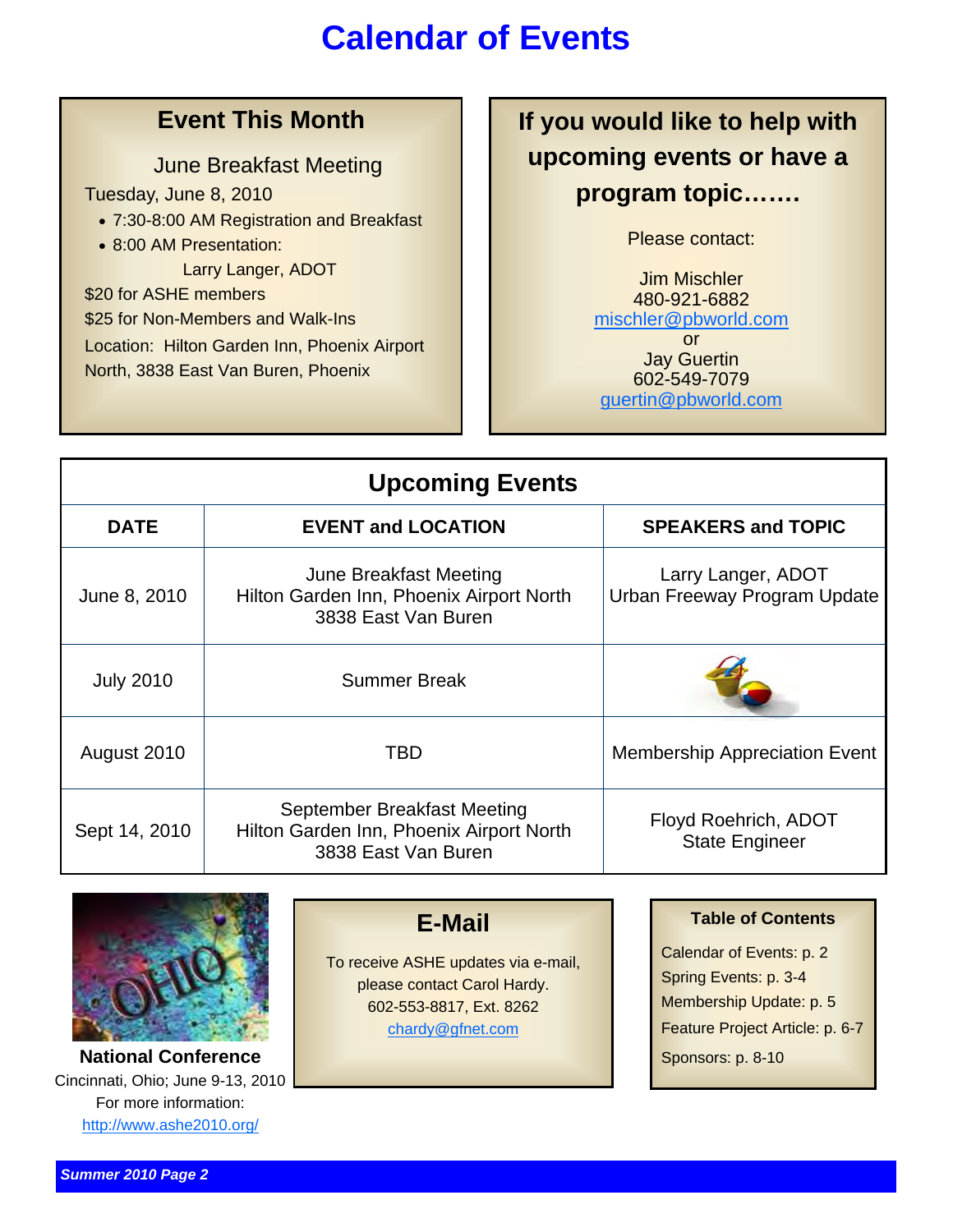# **Spring Events**

### **March 2010**

**Wylie Bearup, City of Phoenix Gary Aller, ASU**

Mr. Bearup and Mr. Aller gave a presentation on Alternative Project Delivery Methods.







**Gary Fromm, Jacobs Jacob Dean, Haydon Building Corp**

Mr. Fromm and Mr. Dean gave an overview of Peoria's Beardsley Connector and the State's 1st Texas U-Turn Structure.

## **May 2010**

#### **Al Kattan, MCDOT**

Mr. Kattan updated our members on MCDOT's 2010 Accomplishments and Outlook for 2011 T r a n s p o r t a t i o n Improvement Program..



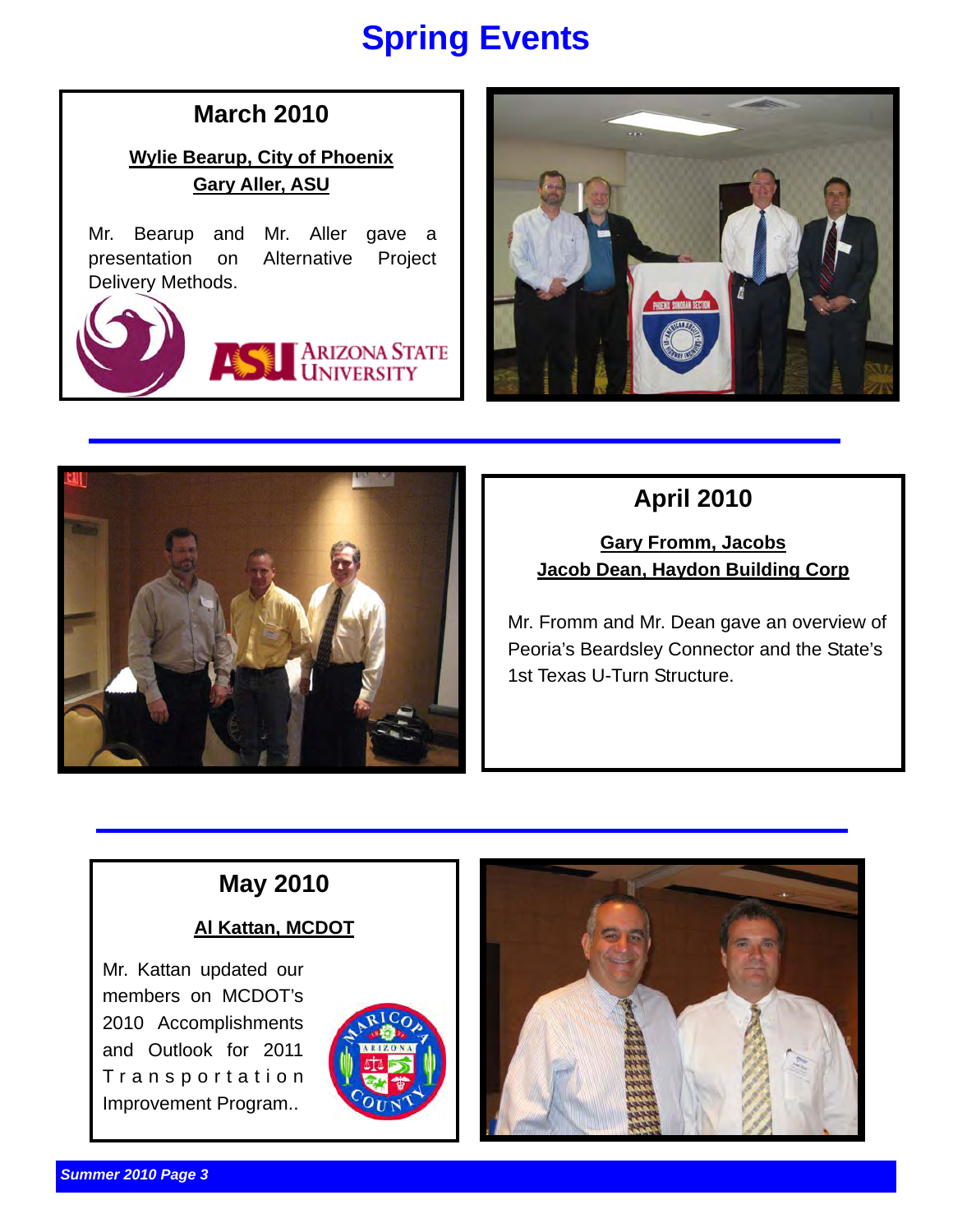## **Spring Events**







**Kevin Duris, ASHE National President John Derr, Sonoran Section President** 



**Volunteers: (l to r) Carol Hardy, Susie Mason, Tom Jones, Lori Bennett, Sara Elco, Kirk Alire** 

### **1st Annual Scholarship Classic**

The 1<sup>st</sup> Annual Scholarship Classic Golf Outing was held on Monday, May 17<sup>th</sup> at Vistal Golf Course. They were 55 participants registered for the event, which was just under our goal of 60 for the first time event. ASHE would like to thank the golfers and following sponsors that allowed us to raise just under \$2500 for the scholarship fund. What a great turnout for our first outing!!!!

 **Huitt-Zollars Aztec Engineering Tristar Aztec Engineering Tristar Universal Field Services Cannett Fleming Connect Ritoch-Powell in the Ritoch-Powell Lee Engineering CalPortland CalPortland SouthWest Traffic Taco Bell Austin Bridge & Roads** 

Photos from the event can be found at http://picasaweb.google.com/ashesonoran. A special thanks to John Willett, Yung Koprowski, Sara Elco, Susie Mason and Carol Hardy for organizing and volunteering for this event.

*Summer 2010 Page 4*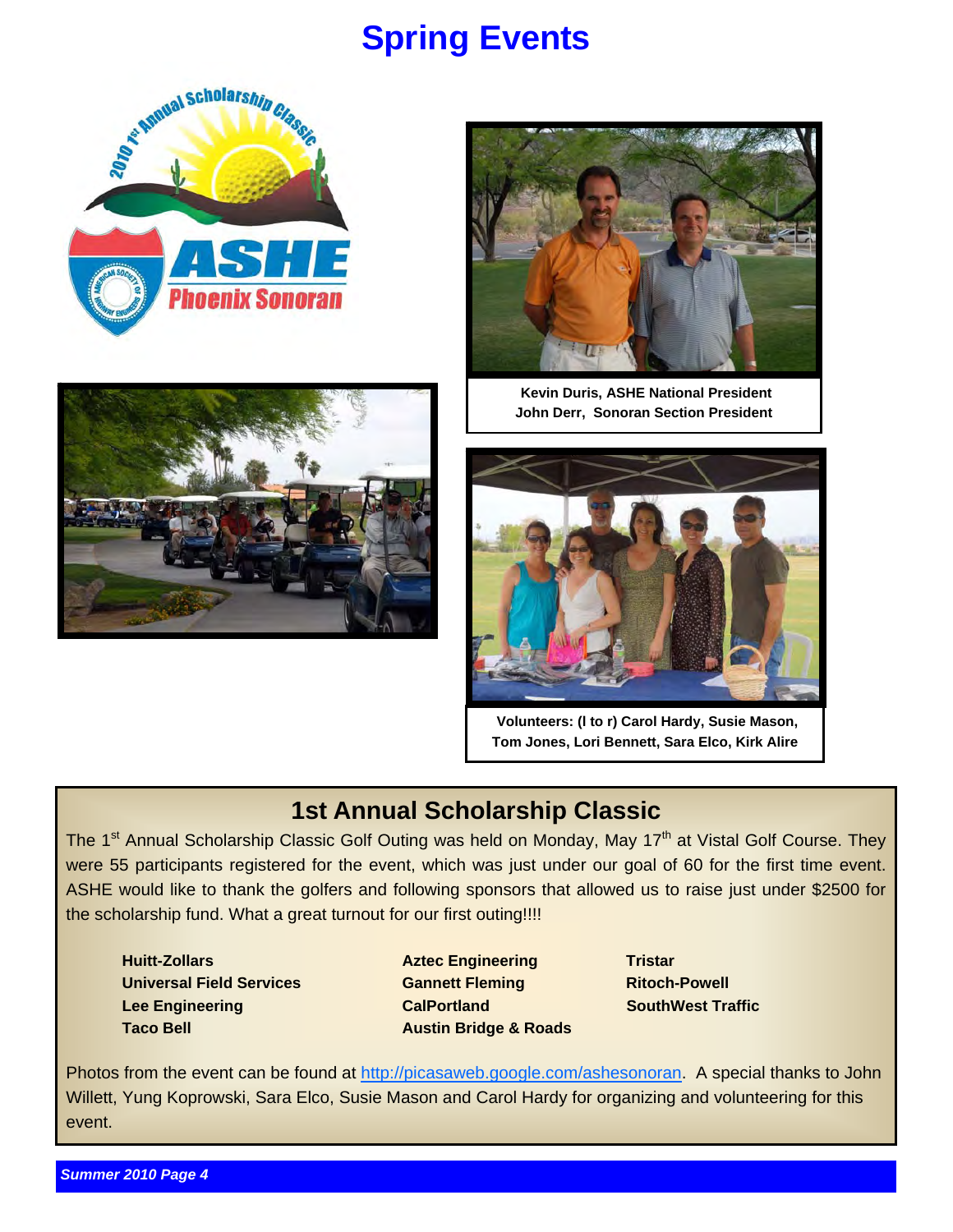# **Membership Update**

### **New Members**

We proudly welcome the following new members:

 Sean Messner, CivTec, Inc. Vance Tuttle, Universal Field Services **John Akin, Tristar** Geoffrey Child, Sunrise Engineering Romeo Abraham, CEI Kevin Woudenberg, Pulice Construction Michael Jauch, Gannett Fleming Natalya Hyland, URS Corp Ray Yparraguirre, Kimley-Horn

## Total Section Members:



Ahmad Omais, Kimley-Horn Jeanne Sapon, Austin Bridge & Roads

### **Transitions & Awards**

What have you done lately that deserves a pat on the back? A promotion, an award, a new job? Let us know so we can celebrate your success!

Peoria's **Happy Valley Road** project designed by **Jacobs Engineering** has been named the Public Works Project of the Year of the Arizona chapter of APWA. The project completed a missing segment of Happy Valley Road between 91st Avenue and Terramar Boulevard. Originally budgeted at \$54 million, aggressive design and construction scheduling reduced the project by more then a year resulting in a \$12 million savings to the City.

**Doug Peters** has accepted the position of Operations Manager at **AMEC Earth and Environmental**. You can reach him at Douglas.peters@amec.com

In December 2009, the team of **MCDOT (Lisa Ruane & Herb Miller), Stanley Consultants (Bill Sloan)** and Knochel Brothers, Inc. received an Arizona Transportation Partnering Excellence Award in the Construction Category for a \$5 million to \$25 million roadway. The 2-mile construction of **Gavilan Peak Parkway**, from Carefree Highway to the Joy Ranch Road alignment, with Cloud Road and a Pioneer Road connection . The completed roadway provided a scenic, alternate connection from Anthem to Carefree Highway paralleling the I-17.

**Gannett Fleming** is celebrating its 95th year of providing innovative engineering solutions and award winning projects in the transportation and environmental markets. The firm has evolved from a two-man office at its inception, to its current



structure of a multi-disciplined group of companies who has performed engineering services on thousands of diverse assignments in all 50 states, the District of Columbia, the U.S. Virgin Islands, Puerto Rico, and 51 other countries.

## **Why ASHE?**

Membership in ASHE is an investment in you. Like many other investments you make, you can't necessarily predict when or what the return may be; you simply know that over time, the investment will pay off. In addition to personal enrichment and broadening your skill sets, ASHE will enhance you as an employee. You have access to a national network focused on the professional development and promotion of engineering professionals across all modes of transportation. Through ASHE you have access to networking, networking and more networking.

Please contact Maher Osman at mosman@cei-az.com or Yung Koprowski at ykoprowski@lee-eng.com if you have any questions, need additional information, or need an application to join. Annual renewal time is upon our members, be watching for an electronic email from Susie Mason our Treasurer. Please send you checks to her at Gannett Fleming, 4722 N. 24th Street, Suite 250, Phoenix, AZ 85016-4852. Include any contact information. GO TEAM ASHE!!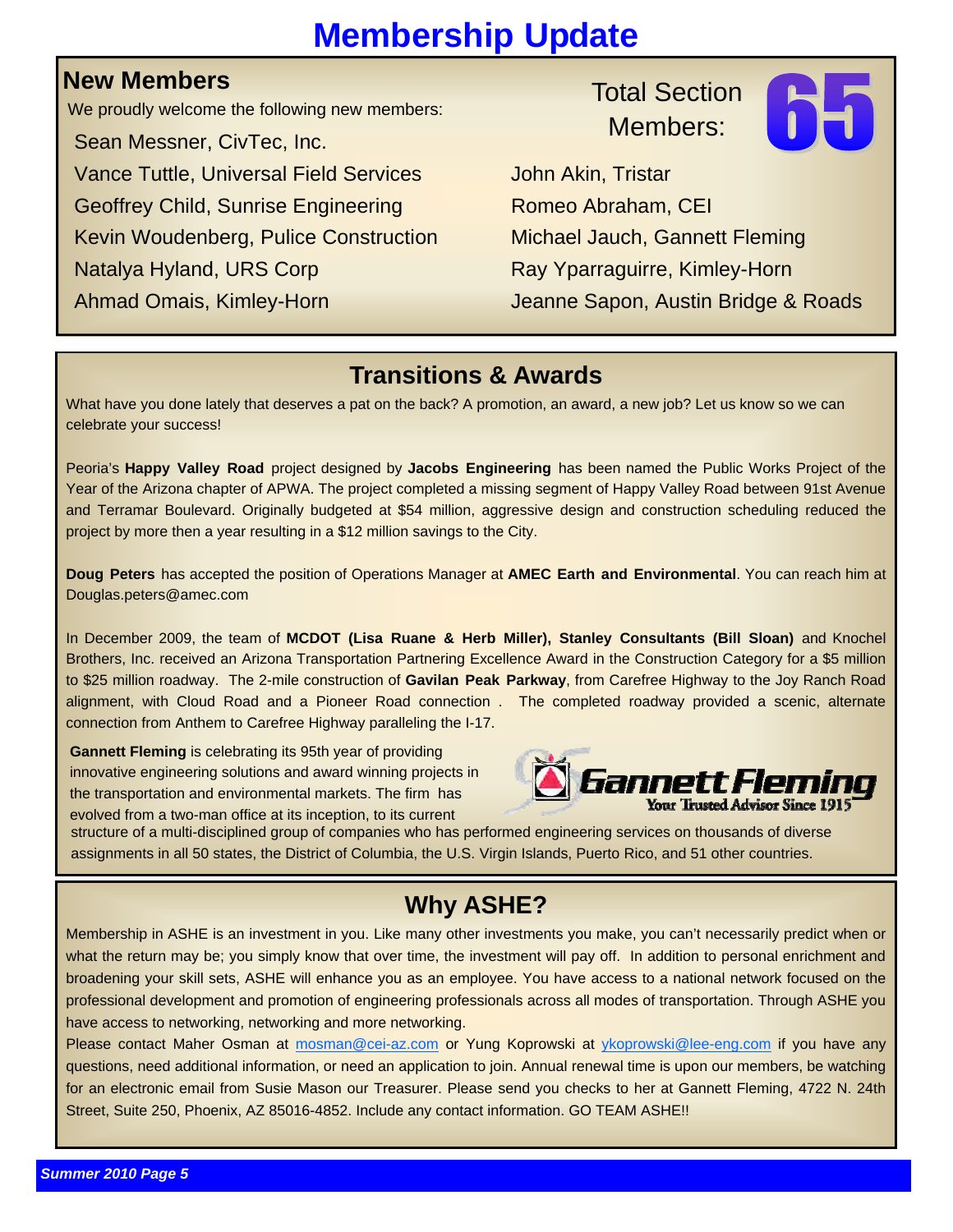# **Featured Transportation Project**

### **Finding \$'s When \$'s are Scarce**

#### *Background*

The I-10 Corridor between the Cities of Phoenix and Tucson serves as the backbone for the Arizona Sun Corridor, a megapolitan area which is projected to have over 10 million residents by 2050. Currently, I-10 is the most heavily traveled intercity roadway in the state, carrying over 40,000 vehicles per day as a main commercial truck route for eastwest national freight movement as well as connecting Arizona's two largest metropolitan areas, Phoenix and Tucson. The demands on this 50-year-old, four-lane facility (2 lanes in each direction) are extremely large and continue to grow.

Recognizing the immediate need to add capacity to the facility, the Arizona Department of Transportation (ADOT) embarked on an interim widening program to add a third travel lane in each direction. As part of this program, the Department also looked to enhance safety by implementing median cross-over deterrence devices and to rehabilitate the existing pavement for the 85-mile section between the Phoenix and Tucson urban areas.

But from where was the funding for this considerable undertaking going to come? Projects from around the state were competing for funding from conventional sources. And these conventional funding sources were seeing declines in revenue. If the interim improvements to this corridor were going to be implemented in a timely manner, other sources of revenue were going to be needed.





### **BEFORE** AFTER

#### *STAN to the Rescue!*

Prior to the economic downturn, the Arizona State Legislature decided to utilize excess General Funds to accelerate critical transportation projects throughout the State. ADOT identified the Pinal Air Park to Picacho Peak section of I-10 as a prime candidate for applying these additional funds, commonly referred to as STAN funds (Statewide Transportation Acceleration Needs). Working with ADOT Statewide Project Management and Tucson District Staff, Parsons Brinckerhoff (PB) accelerated the design of this 12-mile section of I-10 for a June 2007 bid opening. The Ashton Company of Tucson was the low bidders, submitting a bid of approximately \$42 million to:

- Construct a third lane in each direction of travel
- Construct two new I-10 bridges over Picacho Peak Road and reconstruct the entire Picacho Peak TI
- Implement temporary concrete barrier in the median to improve safety
- Overlay 48 lane miles of existing I-10 with new asphalt
- Rehabilitate the signing for both directions of interstate travel
- All of these improvements took place while maintaining two lanes of interstate traffic in each direction.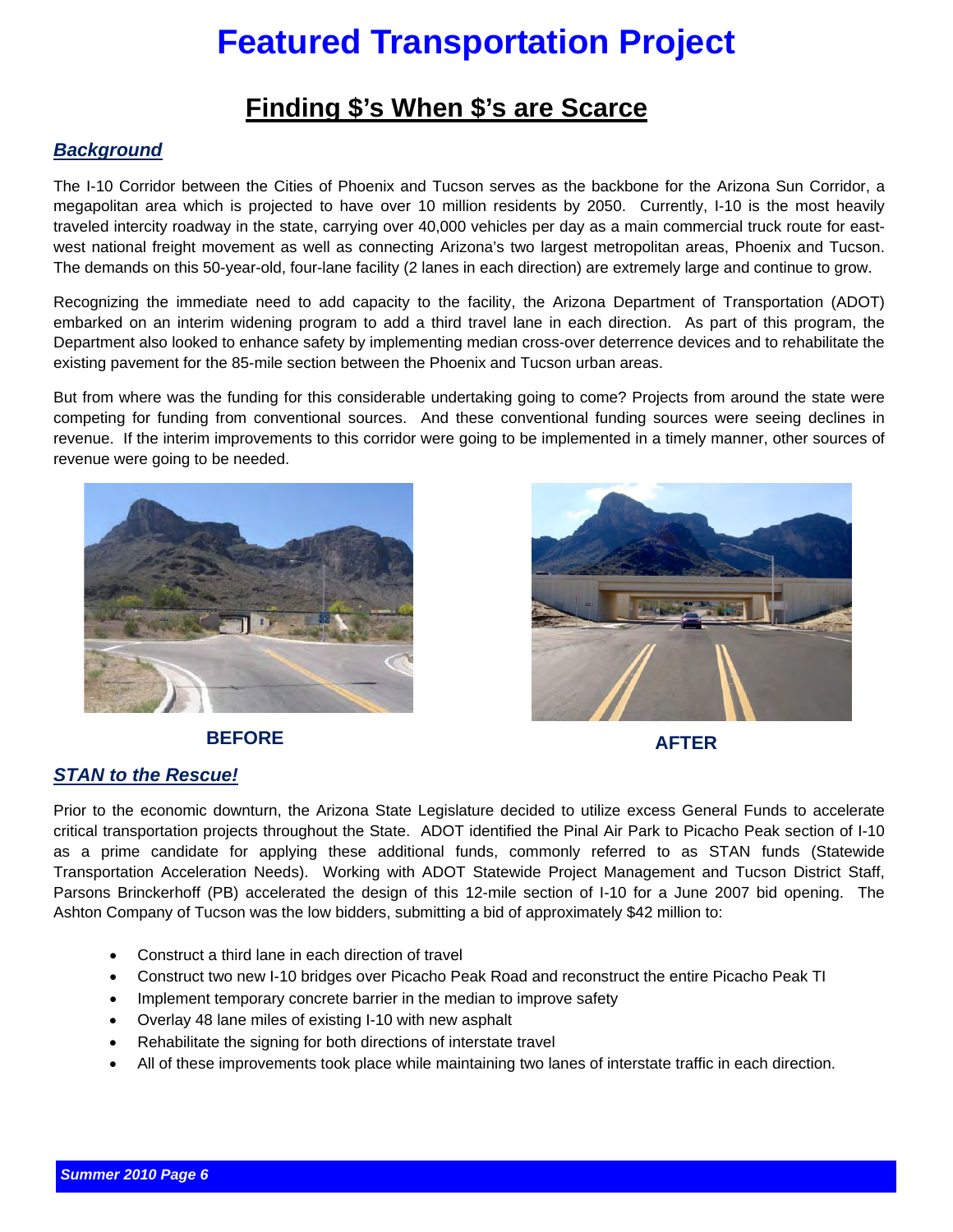## **Featured Transportation Project (continued)**

#### *ARRA time!*

. Company submitted the low bid of \$13 million to add a third lane in each direction of travel and overlay the existing In Spring 2009, with the nation in the throes of the worst economic downturn since the 1930's, Congress enacted the American Recovery and Reinvestment Act (ARRA) to stimulate the economy through construction of transportation projects nationwide. Due to the urgency of getting dollars flowing in the nation's economy, the program required obligation of ½ of a State's ARRA funds allotment within 90 days of the bill signing. All requirements for normal federal aid projects remained intact, including the need for environmental, right-of-way and utility clearances. ADOT immediately looked to the I-10 corridor for candidate projects. Parsons Brinckerhoff recommended splitting out the 5.7 mile section between Picacho Peak and the Town of Picacho for utilization of ARRA funds. This section of I-10, which had been part of the Picacho Peak to SR 87 TI project, had all of the necessary clearances and plans at a completion level that would allow for preparation of a PS&E package to meet the restricted timeframe. In June 2009, the Ashton roadway with new asphalt. The project, which is currently under construction, is scheduled for completion in Fall 2010.

#### *Don't lose that funding!*

With the current bidding climate for transportation projects at historic lows, there were significant bid savings from projects throughout the state. ADOT again turned to the I-10 corridor as a location where bid savings from all funding sources could be immediately applied to improve the state transportation system and utilize funds that would be lost if not obligated and spent within prescribed timeframes. In August 2009, Parsons Brinckerhoff was selected to design the 13-mile Val Vista Road to Interstate 8 section of I-10. Working jointly with ADOT, the PB team committed to completing the design and securing the necessary clearances to advertise the 9.5-mile segment between Val Vista Road and Early Road for bid in June 2010 in order to take advantage of bid saving funds. Currently, ADOT has set aside approximately \$54 million to construct the roadway, drainage and traffic improvements planned for this segment of I-10.

**Working cooperatively with federal, state and local agencies, ADOT and PB have been able to take advantage of over \$100 million of alternative funding to improve the capacity, safety and ride-ability of more than 27 miles of the 85-mile I-10 corridor between Tucson and Phoenix.** 

### **Funding Update**

Beyond Arizona, we all need to be thinking about where the highway industry is headed. House Transportation Committee Chairman Jim Oberstar (D-Minn.) has a \$500 billion reauthorization bill on the table. Since user fee increase discussions have not gained widespread support so far this year, Chairman Oberstar is floating the idea to use federal bonds to pay for the HTF shortfall for three years until the economy rebounds and Congress can raise the user fee to make the highway and transit program self-sustaining.

The Senate Environment and Public Works Committee began hearings on reauthorization in March. This is more than they did all last year. The committee staff indicates that they have been working on a bill. The good news is that the Senate is beginning the process of writing a bill. Senator Voinovich secured a commitment from Senate Majority Leader Reid (D-Nev.) during the HIRE Act debate that Reid would have a floor vote on a highway/transit bill reauthorization this year. The Administration said in March that they would produce their "reauthorization principles" within 90 days. US DOT Secretary LaHood is on record saying the Administration expects to pass a reauthorization bill this year.

All of these developments lead us to be optimistic. The good news is that when writing this there appears to be movement on a federal surface transportation authorization. The uncertain news is that by the time you read this, with the winds of politics this could all have changed.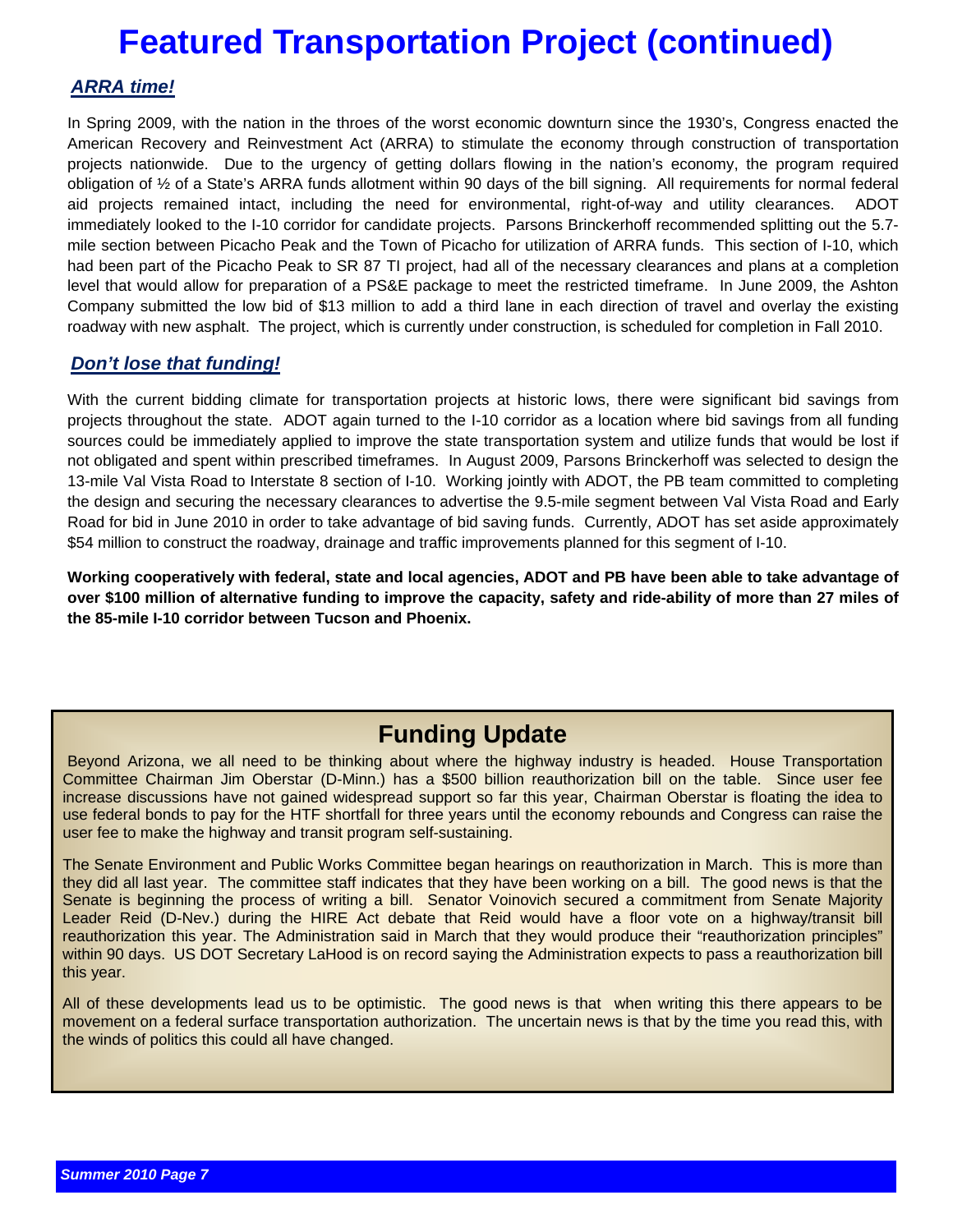## **Newsletter Sponsors**



### INNOVATIVE ENGINEERING Planning, Engineering, Management and Construction Services for Transportation . Water Resources . Environmental Projects **Gannett Fleming A Tradition of Excellence**

www.gannettfleming.com

4722 N. 24th Street, Suite 250, Phoenix, AZ 85016<br>Phone: (602) 553-8817 = Fax: (602) 553-8816









Has your firm advertised in this issue? Contact Dawn Fortuna (dawn.fortuna@jacobs.com) to get all the details on how you can take advantage of this opportunity and participate in our quarterly newsletter.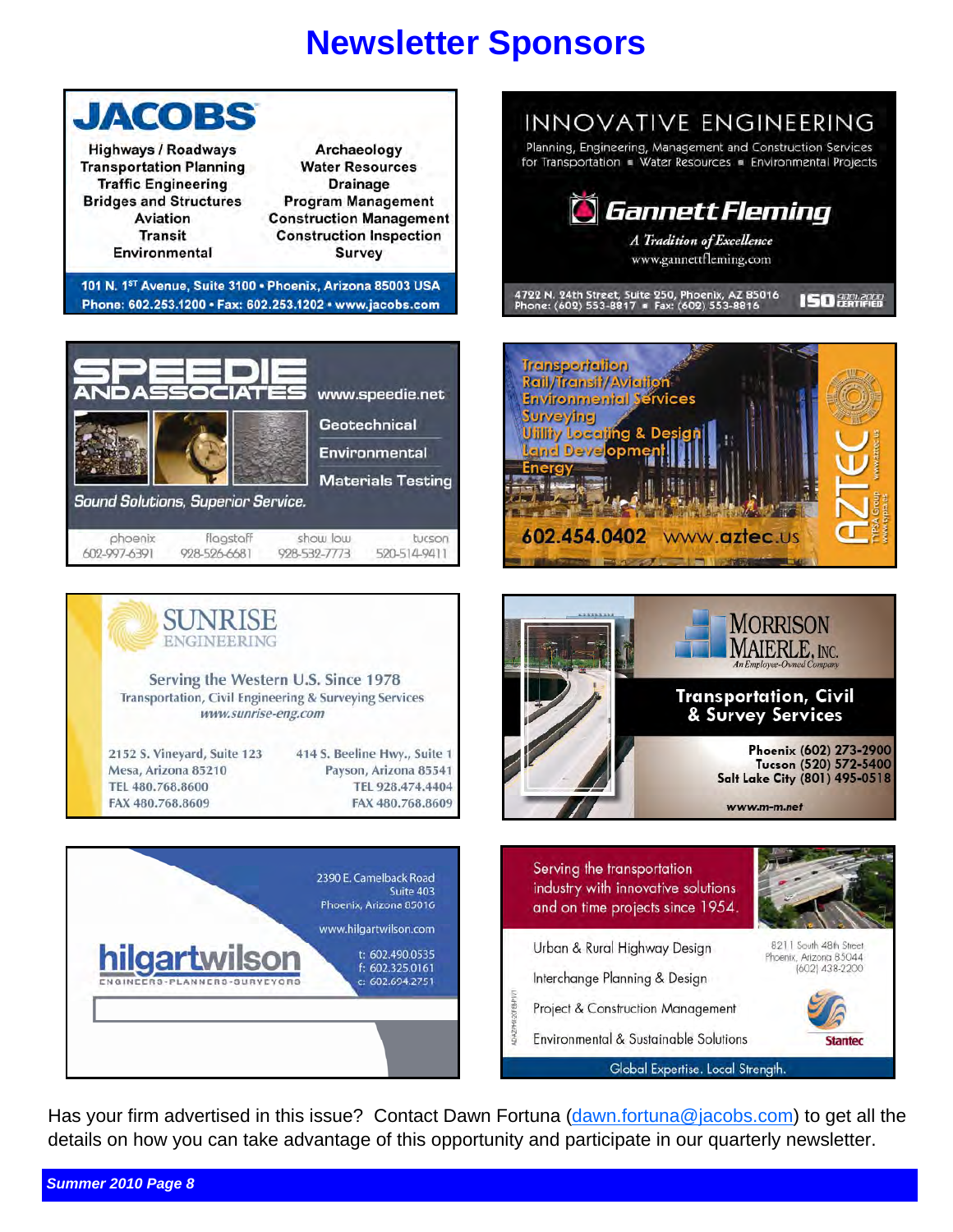# **Newsletter Sponsors (continued)**



## **Has Your Firm Advertised in This Issue?**

Here's your chance to get in on the ground floor of our quarterly publication!!!!

Contact Dawn Fortuna 602-650-4016 (Dawn.Fortuna@jacobs.com) To get all the details on how you can take advantage and participate in our newsletter. The yearly cost for advertisement is only \$100





For more information, contact: Vance Tuttle, Regional Manager, 3838 North Central Avenue, Suite 1400 Phoenix, AZ 85012-1986  $(602) 604 - 8118$  •  $(866) 574 - 9961$ 

Partnership and employment inquiries welcome.

*Summer 2010 Page 9*